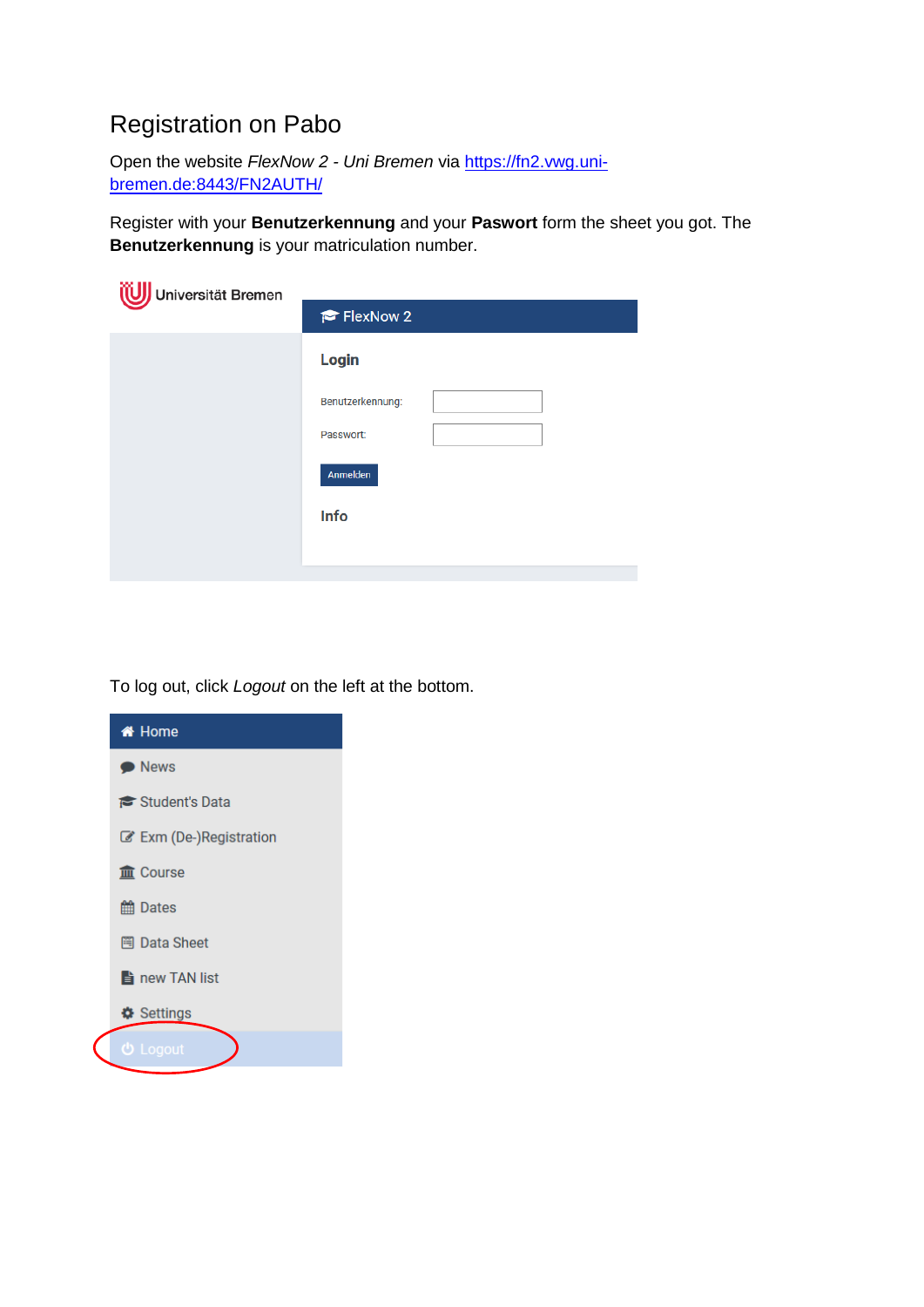## Features

To change the language, use **EN** for English and **DE** for German on the right at the top of the page.

Via **Student's data** you get an overview of your personal data and your study progress.

Via **Exm (De-)Registration** you can register for your exams. Therefore, enter the *abbrevation or name of modules* or search for it via the panels below.

#### modules - examination subjects - pre selection

step 1 of 4: choose the examination subject, in which you want to (un)subscribe for



Pflichtmodule - MPO 2012 (MPO 2012)

 $\Box$  Pflichtmodule (0 of 7 selected)

Analytical Methods I - MPO 2012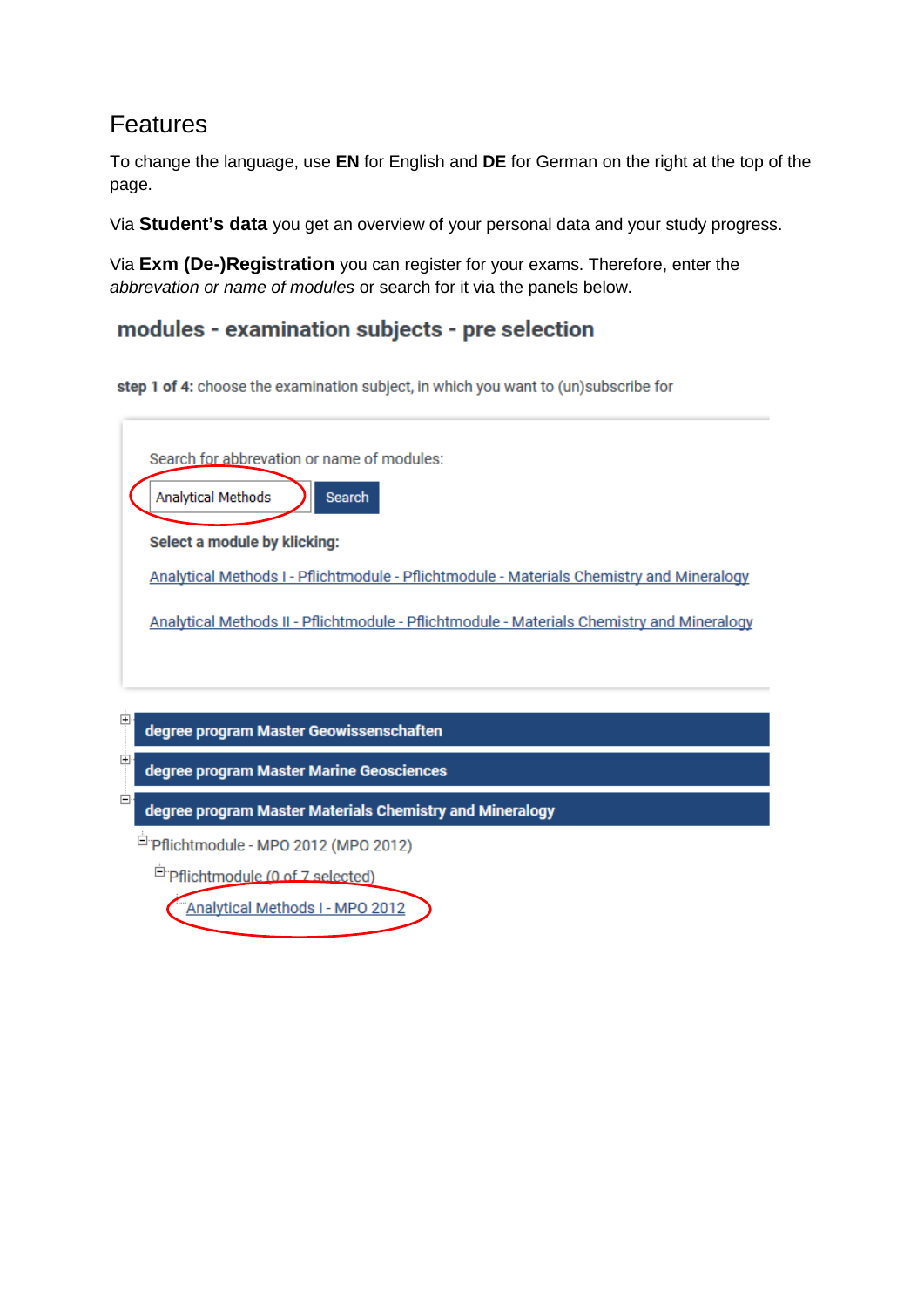If you have clicked on the course, the exam will appear under *exams*. Then, click *Selection into basket*.

step 2 of 4: in order to move the chose examination subject into the basket, select a date. The actual subscription takes place in the next step.

examination subject: Pflichtmodule - Analytical Methods I - MPO 2012

|                         | Exam: WiSe 18/19 - 1. Termin - Prüfungsleistung |                                                                                |  |
|-------------------------|-------------------------------------------------|--------------------------------------------------------------------------------|--|
|                         |                                                 | Person responsible for the grades (not necessarily the same as the lecturer):: |  |
| (Prüfungsleistung)      |                                                 |                                                                                |  |
| Dr. Michael Wendschuh ~ |                                                 |                                                                                |  |
|                         |                                                 |                                                                                |  |

In the next step, you can check your selection and have the possibility to *remove from basket*.

In the last step, first click on *get TAN number* (**1**) and enter the correct TAN from your TANlist (**2**) for the number shown on the left. Then, click *Send* (**3**).

step 4 of 4: Click "send" for a definitive (un)subscription of your chosen examination subjects.



Via **Course** you can register on Stud.IP, which will be opened on a new page.